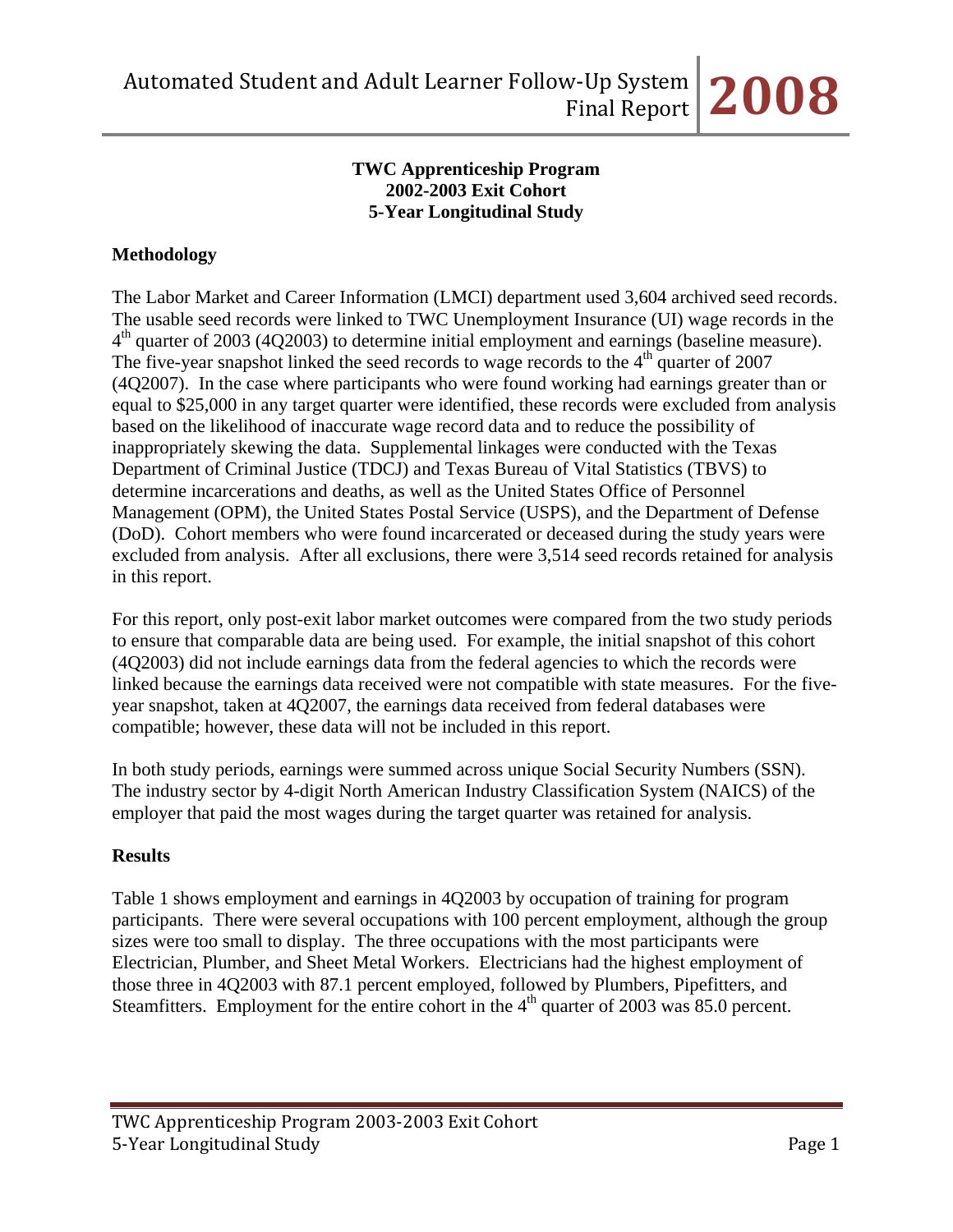Table 1 also shows median quarterly earnings by occupation. Median quarterly earnings for the cohort were \$7,003 in 4Q2003. Electrician apprentices had the highest median quarterly earnings between the three most common occupations, earning \$7,098.

|  | Table 1. Employment and Earnings for All Working by Occupation in 4Q2003 |  |  |  |
|--|--------------------------------------------------------------------------|--|--|--|
|--|--------------------------------------------------------------------------|--|--|--|

| <b>Occupation</b>                                                                                                | N              | N<br><b>Working</b> | $\frac{0}{0}$<br><b>Working</b> | <b>Median</b><br><b>Earnings</b> |
|------------------------------------------------------------------------------------------------------------------|----------------|---------------------|---------------------------------|----------------------------------|
| Cabinetmakers and Bench Carpenters                                                                               | n/a            | n/a                 | 100.0                           | \$5,065                          |
| Roofers                                                                                                          | n/a            | n/a                 | 100.0                           | \$5,344                          |
| Heat Treating Equipment Setters, Operators, and Tenders, Metal and                                               |                |                     |                                 |                                  |
| Plastic                                                                                                          | n/a            | n/a                 | 100.0                           | \$7,727                          |
| Welders, Cutters, Solderers, and Brazers                                                                         | n/a            | n/a                 | 50.0                            | \$6,808                          |
| <b>Cement Masons and Concrete Finishers</b>                                                                      | n/a            | n/a                 | 66.7                            | \$4,835                          |
| Telecommunications Equipment Installers and Repairers, Except Line<br><b>Installers</b>                          | n/a            | n/a                 | 100.0                           | \$7,196                          |
| <b>Tapers</b>                                                                                                    | n/a            | n/a                 | 100.0                           | \$4,326                          |
| Drywall and Ceiling Tile Installers                                                                              | 5              | n/a                 | 80.0                            | \$4,778                          |
| Maintenance Workers, Machinery                                                                                   | 5              | 5                   | 100.0                           | \$7,528                          |
| Millwrights                                                                                                      | $\overline{7}$ | 6                   | 85.7                            | \$5,157                          |
| Stonemasons                                                                                                      | 10             | 8                   | 80.0                            | \$11,451                         |
| Floor Layers, Except Carpet, Wood, and Hard Tiles                                                                | 12             | 9                   | 75.0                            | \$4,248                          |
| Glaziers                                                                                                         | 13             | 8                   | 61.5                            | \$5,641                          |
| Heating, Air Conditioning, and Refrigeration Mechanics and Installers                                            | 14             | 12                  | 85.7                            | \$7,763                          |
| Painters, Construction and Maintenance                                                                           | 16             | 14                  | 87.5                            | \$4,917                          |
| <b>Machinists</b>                                                                                                | 19             | 14                  | 73.7                            | \$6,967                          |
| <b>Tool and Die Makers</b>                                                                                       | 20             | 20                  | 100.0                           | \$8,576                          |
| <b>Hazardous Materials Removal Workers</b>                                                                       | 21             | 18                  | 85.7                            | \$5,835                          |
| Molders, Shapers, and Casters, Except Metal and Plastic                                                          | 22             | 21                  | 95.5                            | \$12,395                         |
| Insulation Workers, Floor, Ceiling, and Wall                                                                     | 24             | 23                  | 95.8                            | \$6,432                          |
| Operating Engineers and Other Construction Equipment Operators                                                   | 27             | 19                  | 70.4                            | \$6,492                          |
| <b>Brickmasons and Blockmasons</b>                                                                               | 44             | 30                  | 68.2                            | \$5,718                          |
| Carpenters                                                                                                       | 123            | 104                 | 84.6                            | \$6,811                          |
| Construction and Related Workers, All Other                                                                      | 203            | 156                 | 76.9                            | \$7,039                          |
| <b>Sheet Metal Workers</b>                                                                                       | 205            | 156                 | 76.1                            | \$6,222                          |
| Plumbers, Pipefitters, and Steamfitters                                                                          | 530            | 450                 | 84.9                            | \$7,007                          |
| Electricians                                                                                                     | 2,178          | 1,896               | 87.1                            | \$7,098                          |
| <b>Total</b><br>Note: Celle with values emailer than 5 are marked "p/o" to protect the privacy of schort members | 3,514          | 2,987               | 85.0                            | \$7,003                          |

Note: Cells with values smaller than 5 are marked "n/a" to protect the privacy of cohort members.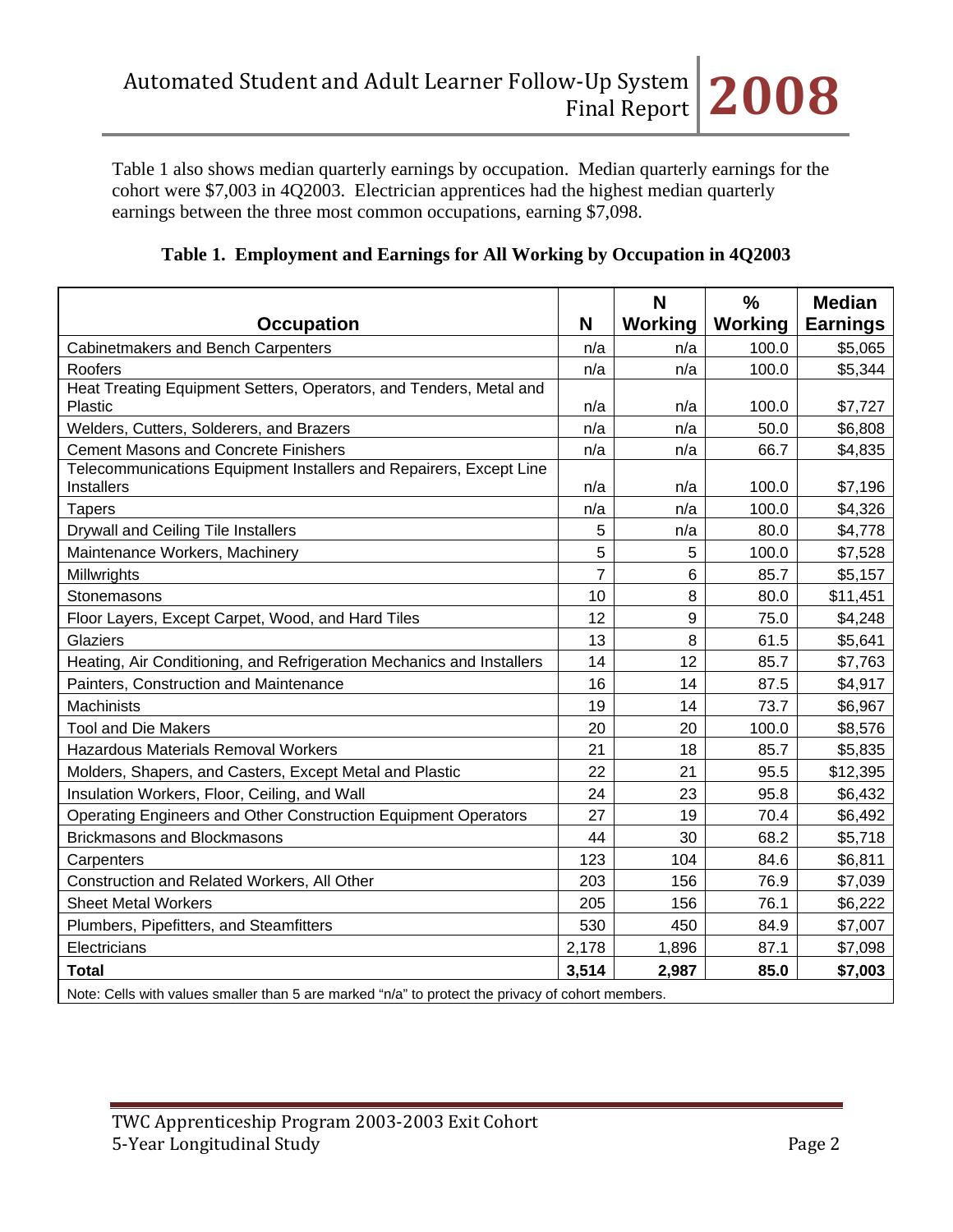As would be expected, Building Equipment Contractors was the industry of employment with the largest number of participants found employed in 4Q2003 (Table 2). Participants found working in the Office Furniture (including Fixtures) Manufacturing industry sector had the highest median quarterly earnings at \$12,403. Five of the ten industries in the top ten were either contracting or construction.

|                                                          | N       | <b>Median</b>   | <b>NAICS</b> |
|----------------------------------------------------------|---------|-----------------|--------------|
| <b>Industry of Employment</b>                            | Working | <b>Earnings</b> | Code         |
| <b>Building Equipment Contractors</b>                    | 2,111   | \$7,273         | 2382         |
| <b>Employment Services</b>                               | 117     | \$5,608         | 5613         |
| Nonresidential Building Construction                     | 85      | \$6,601         | 2362         |
| <b>Building Finishing Contractors</b>                    | 69      | \$6,024         | 2383         |
| Foundation, Structure, and Building Exterior Contractors | 54      | \$6,353         | 2381         |
| Architectural and Structural Metals Manufacturing        | 38      | \$6,066         | 3323         |
| Office Furniture (including Fixtures) Manufacturing      | 20      | \$12,403        | 3372         |
| <b>Lessors of Real Estate</b>                            | 20      | \$7,561         | 5311         |
| <b>Business Support Services</b>                         | 17      | \$8,261         | 5614         |
| <b>Utility System Construction</b>                       | 16      | \$6,550         | 2371         |

|  |  |  | Table 2. Top 10 Industries of Employment for All Working in 4Q2003 |  |  |
|--|--|--|--------------------------------------------------------------------|--|--|
|--|--|--|--------------------------------------------------------------------|--|--|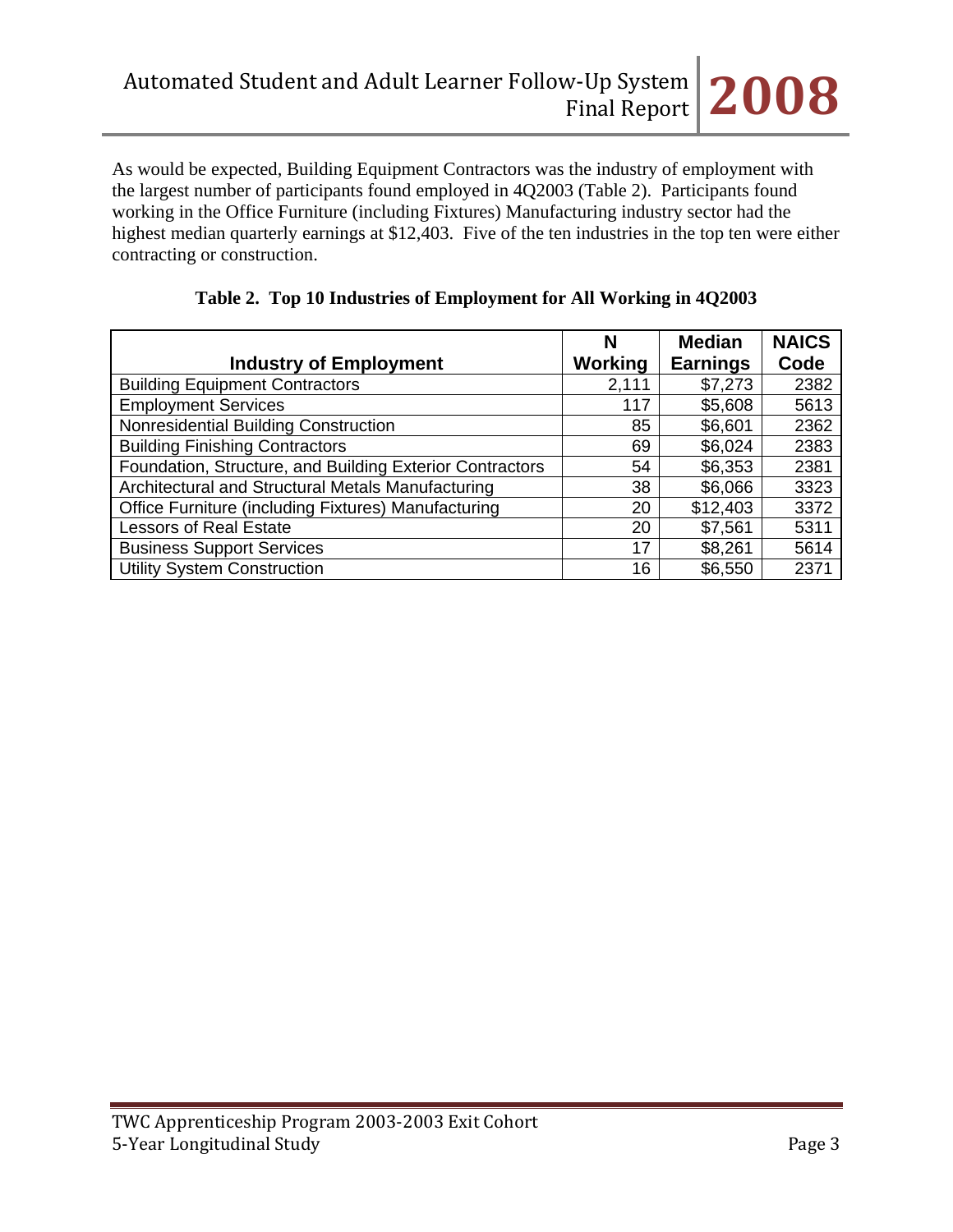Table 3 shows employment and earnings in 4Q2007 by occupation of training for program participants. There were again several occupations with 100 percent employment, but as with the 4Q2003 results, several of the group sizes were too small to display. Looking at the three occupations with the most apprentices, Electricians had the highest employment of those three in 4Q2007 with 80.4 percent employed, followed by Plumbers, Pipefitter, and Steamfitters with 77.9 employment. Employment for the entire cohort in the  $4<sup>th</sup>$  quarter of 2007 was 78.3 percent. Median quarterly earnings for the cohort were \$11,296 in 4Q2007. Electricians and Plumber apprentices had the highest median quarterly earnings between the three most common occupations, earning \$11,580.

|                                                                                                   |                 | N              | $\frac{0}{0}$  | <b>Median</b>   |  |  |
|---------------------------------------------------------------------------------------------------|-----------------|----------------|----------------|-----------------|--|--|
| <b>Occupation</b>                                                                                 | N               | <b>Working</b> | <b>Working</b> | <b>Earnings</b> |  |  |
| Cabinetmakers and Bench Carpenters                                                                | n/a             | n/a            | 100.0          | \$7,537         |  |  |
| Roofers                                                                                           | n/a             | n/a            | 100.0          | \$6,985         |  |  |
| Heat Treating Equipment Setters, Operators, and Tenders, Metal                                    |                 |                |                |                 |  |  |
| and Plastic                                                                                       | n/a             | n/a            | 50.0           | \$10,838        |  |  |
| Welders, Cutters, Solderers, and Brazers                                                          | n/a             | n/a            | 50.0           | \$3,560         |  |  |
| <b>Cement Masons and Concrete Finishers</b>                                                       | n/a             | n/a            | 33.3           | \$7,695         |  |  |
| Telecommunications Equipment Installers and Repairers, Except                                     |                 |                |                |                 |  |  |
| Line Installers                                                                                   | n/a             | n/a            | 100.0          | \$9,320         |  |  |
| <b>Tapers</b>                                                                                     | n/a             | n/a            | 100.0          | \$8,338         |  |  |
| Drywall and Ceiling Tile Installers                                                               | 5               | n/a            | 60.0           | \$8,173         |  |  |
| Maintenance Workers, Machinery                                                                    | $\overline{5}$  | n/a            | 80.0           | \$15,760        |  |  |
| Millwrights                                                                                       | $\overline{7}$  | 6              | 85.7           | \$7,121         |  |  |
| Stonemasons                                                                                       | 10              | 7              | 70.0           | \$11,170        |  |  |
| Floor Layers, Except Carpet, Wood, and Hard Tiles                                                 | 12              | $\overline{7}$ | 58.3           | \$5,217         |  |  |
| Glaziers                                                                                          | 13              | 9              | 69.2           | \$7,633         |  |  |
| Heating, Air Conditioning, and Refrigeration Mechanics and                                        |                 |                |                |                 |  |  |
| <b>Installers</b>                                                                                 | 14              | 12             | 85.7           | \$8,488         |  |  |
| Painters, Construction and Maintenance                                                            | 16              | 12             | 75.0           | \$9,361         |  |  |
| Machinists                                                                                        | $\overline{19}$ | 13             | 68.4           | \$9,911         |  |  |
| <b>Tool and Die Makers</b>                                                                        | 20              | 18             | 90.0           | \$13,075        |  |  |
| <b>Hazardous Materials Removal Workers</b>                                                        | 21              | 17             | 81.0           | \$10,513        |  |  |
| Molders, Shapers, and Casters, Except Metal and Plastic                                           | $\overline{22}$ | 15             | 68.2           | \$12,877        |  |  |
| Insulation Workers, Floor, Ceiling, and Wall                                                      | 24              | 13             | 54.2           | \$8,660         |  |  |
| Operating Engineers and Other Construction Equipment Operators                                    | 27              | 19             | 70.4           | \$12,074        |  |  |
| <b>Brickmasons and Blockmasons</b>                                                                | 44              | 31             | 70.5           | \$5,802         |  |  |
| Carpenters                                                                                        | 123             | 94             | 76.4           | \$8,251         |  |  |
| Construction and Related Workers, All Other                                                       | 203             | 141            | 69.5           | \$11,779        |  |  |
| <b>Sheet Metal Workers</b>                                                                        | 205             | 152            | 74.2           | \$11,307        |  |  |
| Plumbers, Pipefitters, and Steamfitters                                                           | 530             | 413            | 77.9           | \$11,580        |  |  |
| Electricians                                                                                      | 2,178           | 1,752          | 80.4           | \$11,580        |  |  |
| <b>Total</b>                                                                                      | 3,514           | 2,750          | 78.3           | \$11,296        |  |  |
| Note: Cells with values smaller than 5 are marked "n/a" to protect the privacy of cohort members. |                 |                |                |                 |  |  |

# **Table 3. Employment and Earnings for All Working by Occupation in 4Q2007**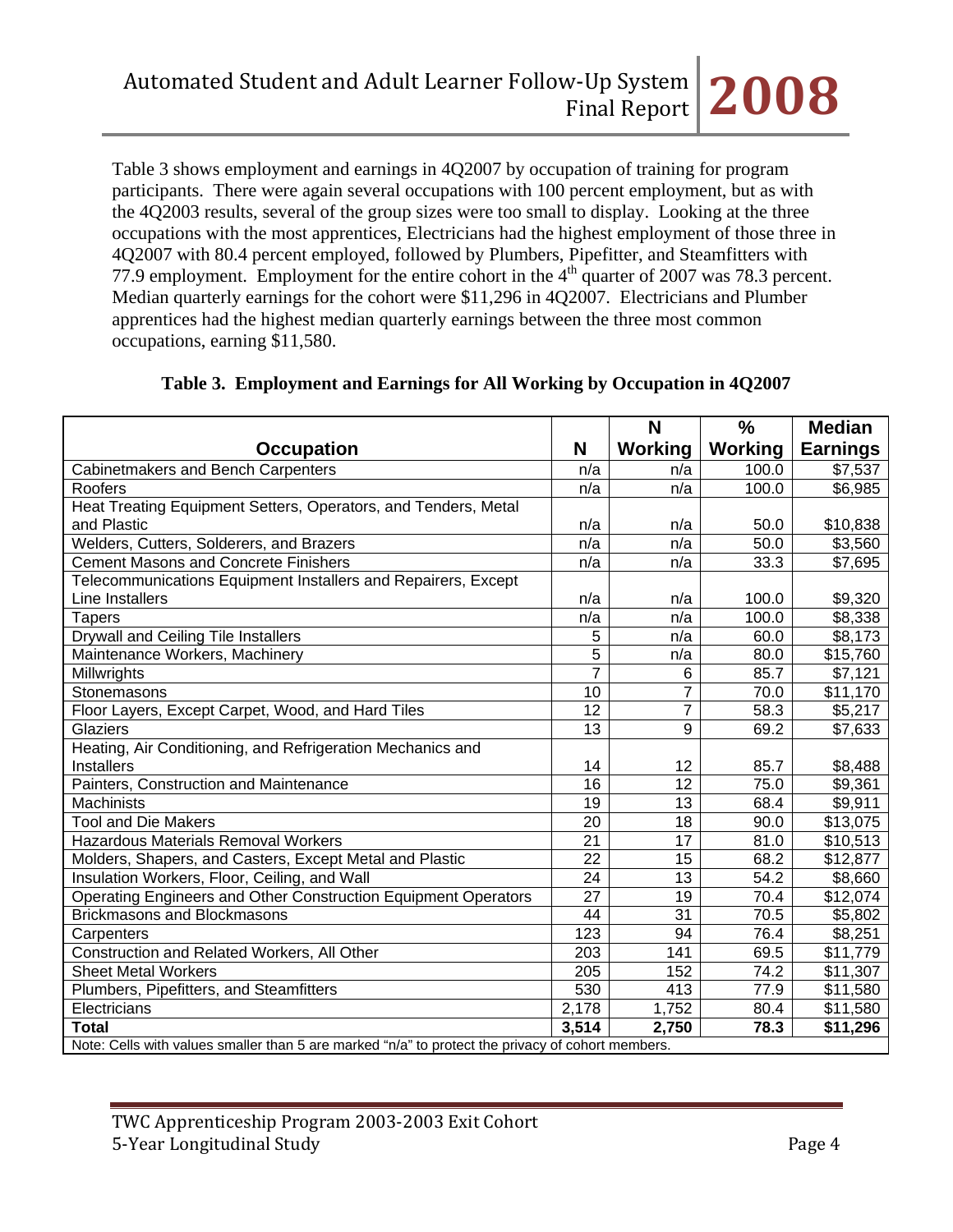In Table 4 we see the ten industries of employment with the largest number of participants found employed in 4Q2007. The Building Equipment Contractors sector employed the most apprentices in 4Q2007. The Support Activities for Mining industry had the highest median quarterly earnings at \$13,440. Participants employed in the Architectural and Structural Metals Manufacturing sector had the second-highest median quarterly earnings in 4Q2007 with \$12,729.

|                                                          | N       | <b>Median</b>   | <b>NAICS</b> |
|----------------------------------------------------------|---------|-----------------|--------------|
| <b>Industry of Employment</b>                            | Working | <b>Earnings</b> | Code         |
| <b>Building Equipment Contractors</b>                    | 1,505   | \$11,890        | 2382         |
| <b>Employment Services</b>                               | 155     | \$7,382         | 5613         |
| Nonresidential Building Construction                     | 88      | \$11,161        | 2362         |
| Foundation, Structure, and Building Exterior Contractors | 59      | \$10,760        | 2381         |
| Executive, Legislative, and Other General Government     |         |                 |              |
| Support                                                  | 45      | \$9,436         | 9211         |
| <b>Building Finishing Contractors</b>                    | 43      | \$8,862         | 2383         |
| Architectural and Structural Metals Manufacturing        | 33      | \$12,729        | 3323         |
| <b>Support Activities for Mining</b>                     | 29      | \$13,440        | 2131         |
| <b>Utility System Construction</b>                       | 26      | \$10,141        | 2371         |
| <b>Elementary and Secondary Schools</b>                  | 24      | \$6,283         | 6111         |

## **Table 4. Top 10 Industries of Employment for All Working in 4Q2007**